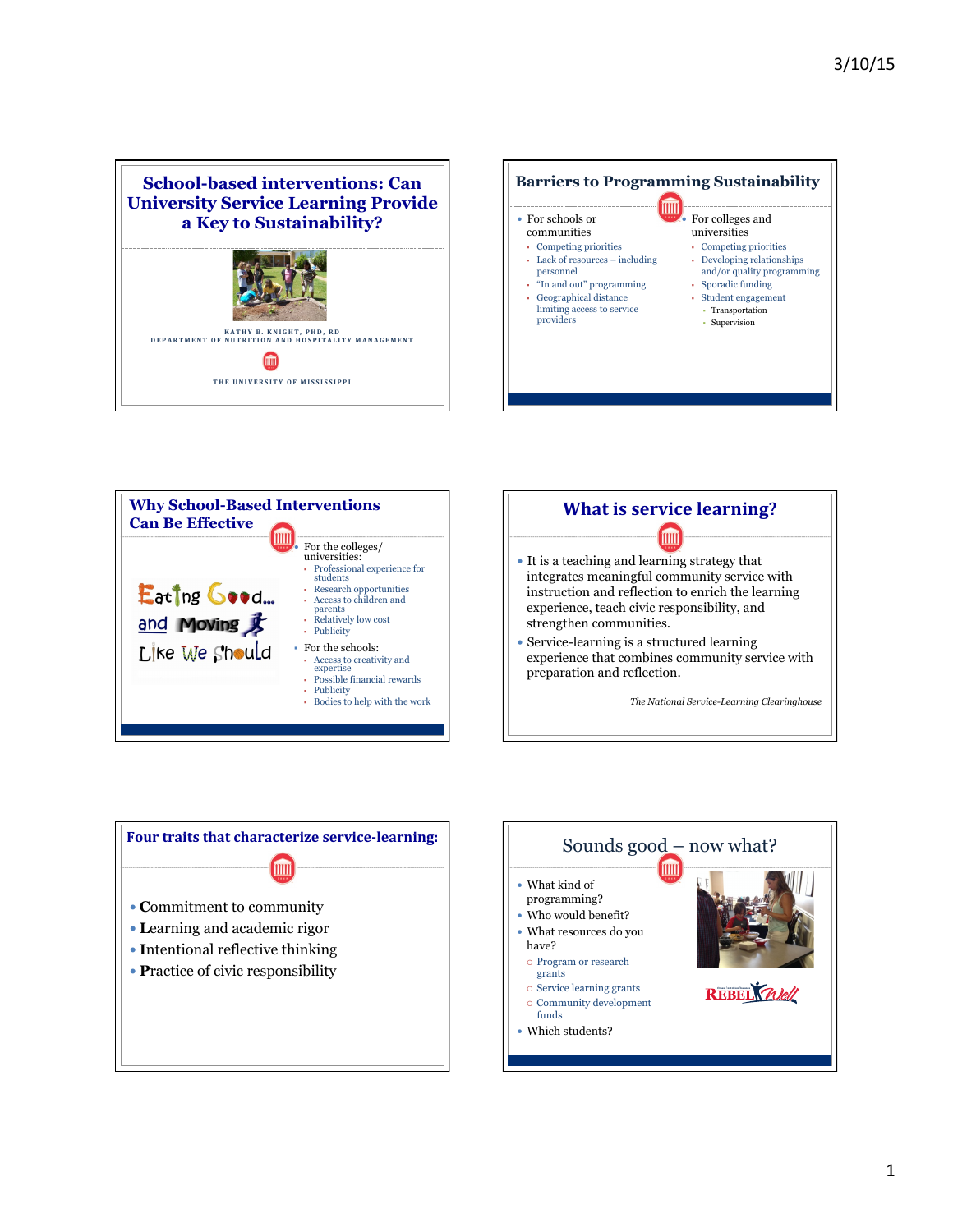## **Tips for recruiting schools m**

1. Point out that addressing health is a vital to addressing other youth risk issues.

2. Find a champion for the program.

3. Be flexible about scheduling.

4. Offering a complete program is more attractive to schools. Ask as little of school personnel as possible.

*(Eisenberg, 2009)* 



**Components vital to successful schoolbased interventions**  酾 Services must be integrated within the school environment as an integral part of the educational system. The support of the school administration and staff is vital for obtaining space, working with school schedules, and avoiding turf issues. Parental involvement, not merely parental consent, must be solicited and obtained. Services must be coordinated with health care.

A well-defined system to ensure confidentiality must be developed.

*(Satcher, 2004)*